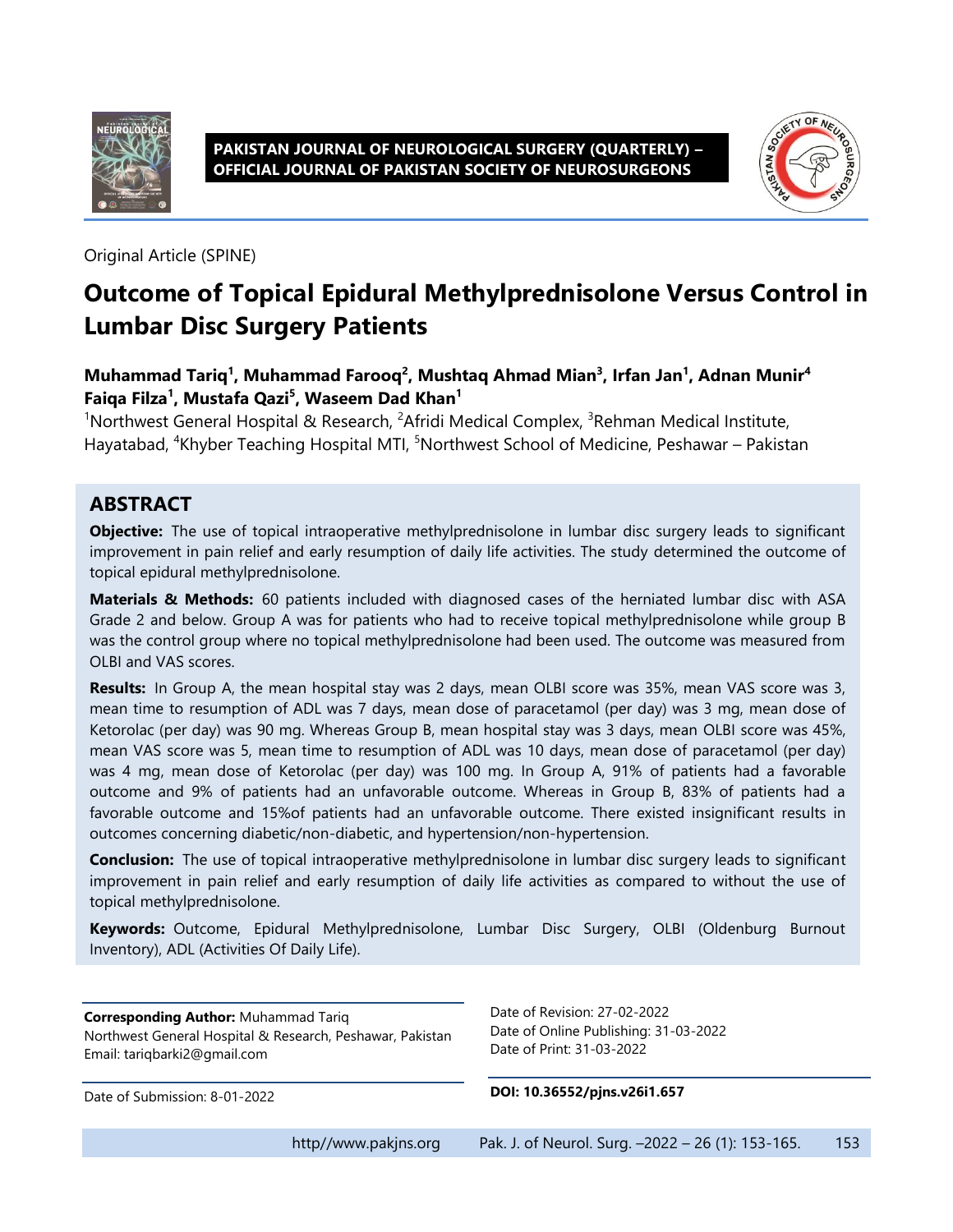#### **INTRODUCTION**

Low backache is a highly common disorder with a lifetime prevalence of up to 80%. Two to five percent of patients presenting with radiculopathy are due to lumbar disc herniation. Among these patients between 10% to 20% will eventually undergo surgery. The commonly used approaches for lumbar disc herniation include trans-canal procedures such as microdiscectomy, laminectomy, and endoscopic discectomy. Studies have reported a favorable outcome of 60 – 80%. Common complications of lumbar disc surgery are wound infection, cerebrospinal fluid leak, and persistent pain leading to the failed back syndrome. Failed back syndrome affects the early resumption of activities of daily living, increased analgesia requirement, and repeat surgical procedures. Different strategies have been used to decrease postoperative pain. Perioperative use of corticosteroids and bupivacaine is reported to be effective in reducing pain and decreasing analgesic requirements without complications. Local or systemic steroids of different types are present in the literature. The use of anesthetic agent infiltration before incision or closing wound is another way to decrease postoperative pain and early mobilization. All these modalities aim to reduce postoperative pain, early mobilization, and resumption of daily life activities.<sup>1-5</sup>

Methylprednisolone topical use has been previously identified for pain relief and decreased hospital stay duration. However, they suggested a larger series is needed to evaluate the use of topical use of methylprednisolone. Based on these recommendations by previous studies, a comparative effectiveness study regarding the use of topical methylprednisolone will answer two very important questions, whether topical methylprednisolone use in lumbar disc surgery will improve pain relief by the reduced requirement for postoperative analgesia and two whether it will reduce the time for resumption of activities of daily life activities.<sup>1-5</sup> Since the evidence regarding the use of topical epidural

methylprednisolone in lumbar disc surgery is still developing, it will be pertinent to conduct a randomized study that may answer whether the use of topical epidural methylprednisolone helps in postoperative pain relief, shortens the inhospital stay, and helps in the early resumption of activities of daily living. These are important questions and our study will try to answer these questions. Chronic low back pain is the most prevalent type of spinal pain. Any abnormality in the lumbar intervertebral discs, facet joints, sacroiliac joints, ligaments, fascia, muscles, and nerve root dura can cause lumbar spine pain with symptoms of low back pain and lower extremities discomfort. 1-5

A meta-analysis of existing data regarding the prevalence and associations of chronic pain in the general elderly population is 56%. In a crosssectional study carried out in Korea, the lifetime prevalence of LBP in hypertensive subjects was 54.4%. There are several therapeutic interventional procedures with reasonable evidence for persistent low back pain. One of the safe minimally invasive therapies for this is facet joint steroid injection with local anesthetic injections. A study of 78 patients who had lumbar facet joint injections for facet joints syndrome found that there was a substantial reduction in patients' symptoms. Intra-articular steroid infiltration in the facet joint appears to be a viable treatment option for chronic function-limiting low back pain of facet origin, with positive short and midterm pain reduction and function improvement outcomes. Facet joint injection is an excellent therapy for lumbar spinal stenosis patients that has a 59.5 percent cure rate and may be used safely.<sup>6-7</sup>

The most prevalent chronic pain problem is persistent low back pain. Because most connective tissues recover naturally after  $6 - 12$ weeks unless there is pathoanatomic instability, low back pain (LBP) is considered chronic beyond 3 months. Chronic LBP may persist as a result of the comparatively avascular intervertebral disk's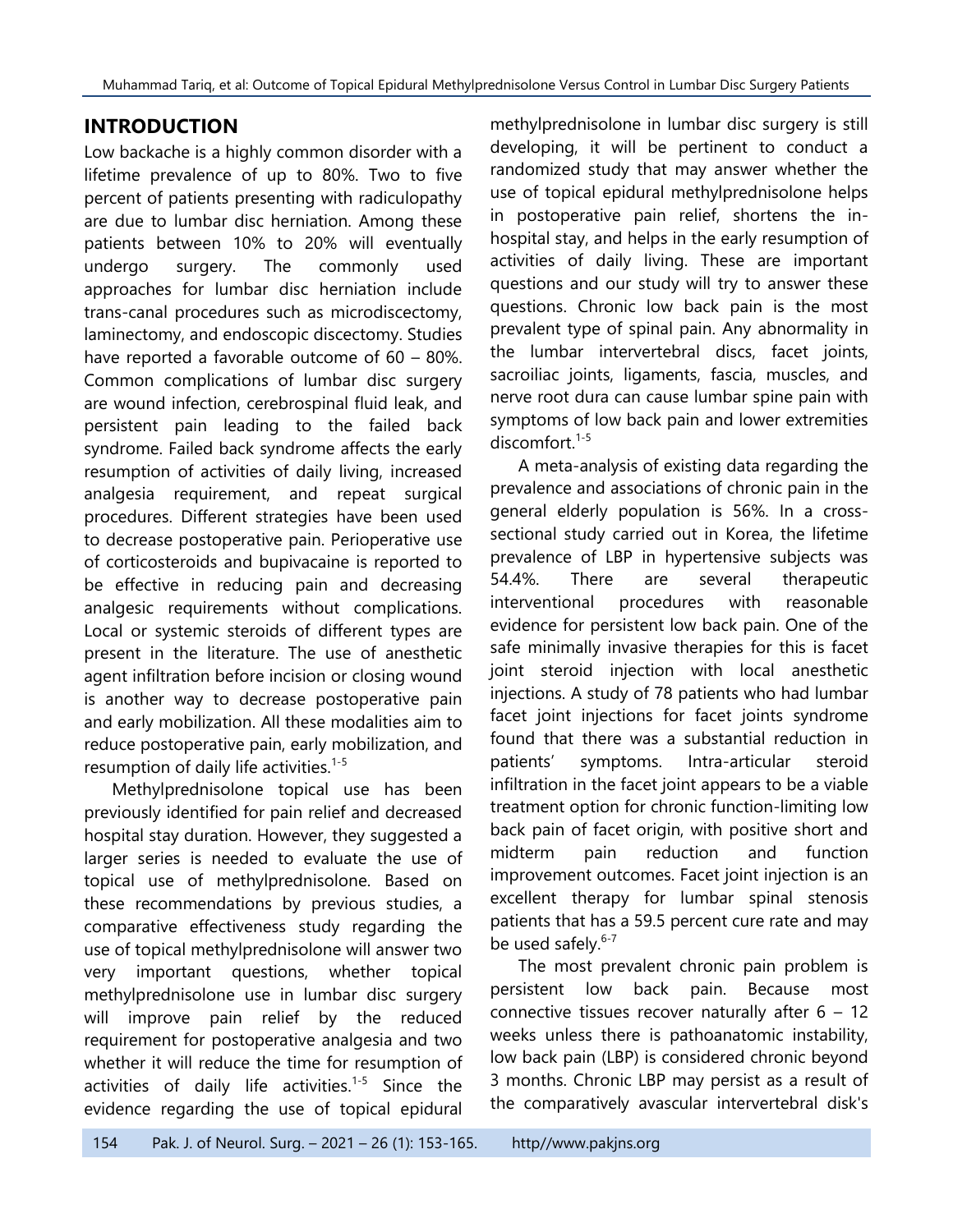slower pace of tissue healing. An estimated 15- 20% acquired chronic pain, with the remaining 2- 8 percent suffering from prolonged discomfort. According to recent research, one-third to onefourth of patients in a primary care environment may still be experiencing issues after a year. The lifetime incidence of low back discomfort is 50 – 70 percent, with a lower limb radiation incidence of more than 40 percent. Males suffer more than females, with a 2.6:1.5 ratio. $6-7$ 

The majority of radiculopathy patients react favorably to conservative therapy, and symptoms often improve between six weeks to three months. If the above-mentioned therapies do not help, individuals may benefit from an epidural steroid injection. It has been claimed that sciatica can be cured with an epidural injection. In several trials, the effectiveness of epidural steroid injection has been reported to be 65%, 64% – 81%, and 71%. If the symptoms persist despite the use of all of the aforementioned treatment methods, surgery may be a possibility.<sup>7-11</sup> Selective spinal injections generate concentrated and controlled anesthetic of specific anatomic tissues, assisting in the localization of pain. Aside from the diagnostic value, it also has significant anti-inflammatory effects of glucocorticoids on the local anesthetic. It is possible to adopt an interlaminar, caudal, or transforaminal approach.<sup>12</sup>

Epidural steroid injections are extremely beneficial in the treatment of nerve root irritation and have therapeutic potential. The epidural area is most likely the most often used place for targeted injections. Steroids decrease the synthesis or release of various inflammatory chemicals, including phospholipase A2, arachidonic acid and its metabolites, tumor necrosis factor-alpha, interleukin 1, and prostaglandin E2. Steroids also make the endothelium less adhesive to polymorphonuclear leukocytes that are at rest. Leukocytes damage endothelial membranes, increasing capillary permeability and, as a result, tissue edema. Endothelial cells that have been injured emit a

range of cytokines, some of which attract monocytes and activated macrophages. When these mononuclear phagocytes get involved in the local inflammatory process, they can produce a number of inflammatory chemicals that directly trigger local and regional nociceptive nerve terminals. Thus, in radiculopathy, steroids improve both the early and late symptoms of inflammation. The most prevalent and concerning problems are of two types: those associated with needle insertion and those associated with medication delivery.13-16

# **MATERIALS AND METHODS Study Setting & Design**

A randomized controlled trial was conducted at the Department of Neurosurgery, NWGH & RC Peshawar. The study was conducted for 6 months from 11/3/2020 to 11/09/2020.

## **Sample Size & Method**

It was 60 patients (30 in each group) using mean hospital stay and return to ADL in study group 1.3  $+/-$  0.9 and in control group 3.2 $+/-$  1.2 days taking confidence interval of 95% and power of test 80% using open API sample size calculator. Consecutive non-probability sampling was considered.

### **Inclusion Criteria**

Patients of both male and female genders between 18 to 65years of age have a diagnosis of disc herniation. Patients with ASA (American Society of Anesthesiologists) Grade 2 or lower were included.

## **Exclusion Criteria**

Patients with severe co-morbidities rendered unfit for general anesthesia or those who underwent lumbar surgery in the past were excluded from the study. Also, we did not include any patients under 18 years of age.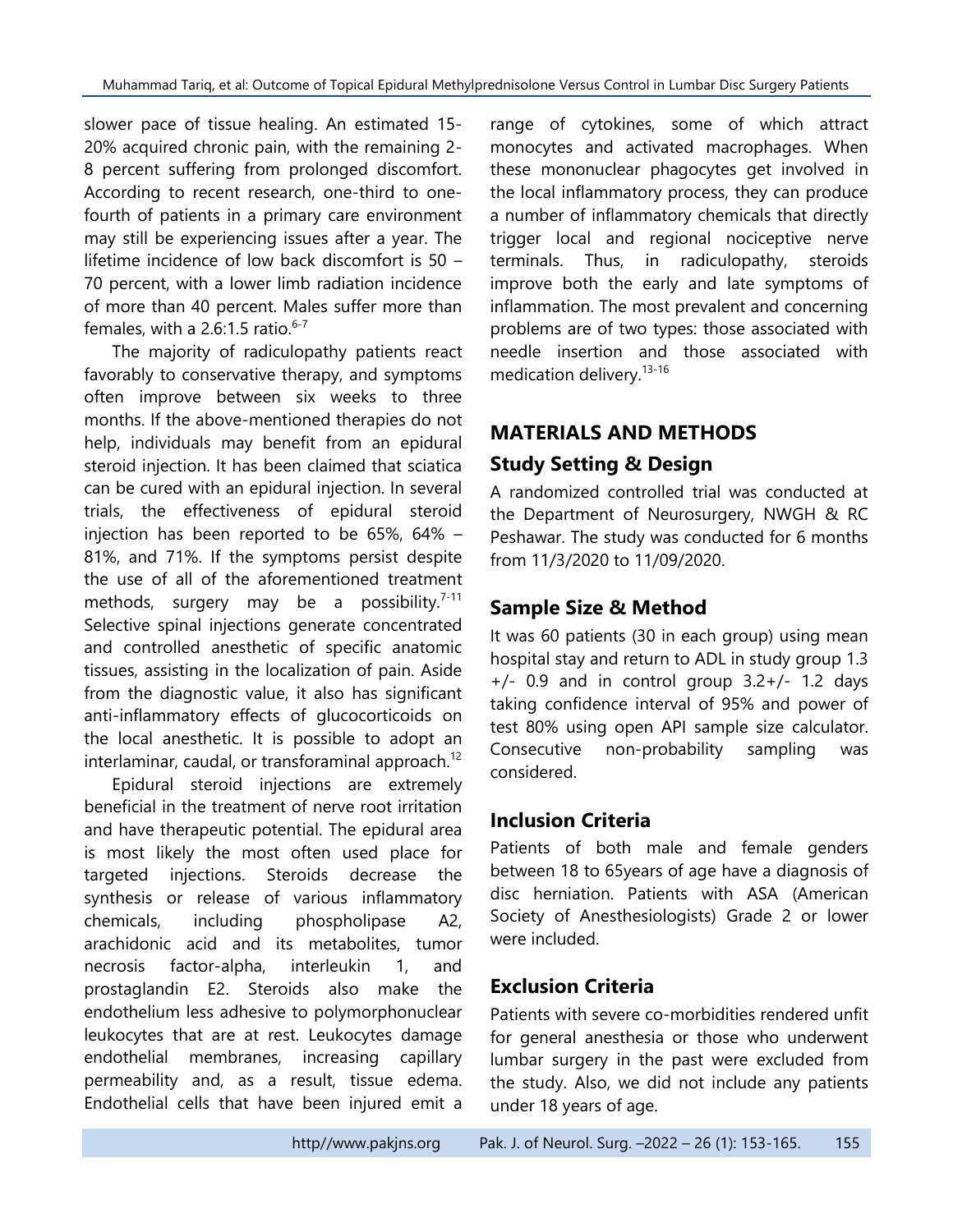### **Data Collection Procedure**

The study was commenced after obtaining approval from the institutional review board of the hospital. The study was commenced according to the inclusion & exclusion criteria. Patients were recruited from the outpatient department, emergency department, and consultations from other departments. Informed consent was obtained from all patients before inclusion. All patients with lumbar radiculopathy on clinical history, root tension sign on physical examination, and lumbar disc herniation which is evident on an MRI of the lumbar spine were admitted. All patients were assessed by a consultant neurosurgeon (FCPS/FRCS with a minimum of 5-year experience). Detailed clinical history & examination was performed by the trainee medical officer as well.

## **Patient Groups**

Two study groups were created where **group A**  included those patients who had received topical methylprednisolone while **group B** was the control group where no topical methylprednisolone had been used. The study group assignment was done using the lottery method. Data was collected in a predesigned proforma. It included patient demographics (age, gender, address), preoperative and postoperative VAS, total analgesic requirement, time to resumption of ADL (activities of daily living), the total length of stay (LOS), and dichotomized outcome (favorable/unfavorable).

### **Clinical & Surgical Management**

All patients were operated on under general anesthesia in the prone position and perioperative intravenous broad-spectrum antibiotics (1g Ceftriaxone). All procedures were performed by a consultant neurosurgeon (FCPS/FRCS with at least 5-year experience) using a standard posterior lumbar midline incision. Monopolar diathermy was used for paraspinal muscle dissection. A laminectomy was performed, and the herniated disc fragment was removed to relieve the affected root. After laminectomy and discectomy is complete, thorough wound wash and hemostasis were performed. In group A patients, 80 mg topical methylprednisolone (Depomedrol®) was instilled over the thecal sac, taking into measure all sterile precautions. In group B, no topical Depomedrol® was used. Closure of the wound was performed in 4 layers (muscle, lumbar fascia, subcutaneous tissue & skin) and the aseptic dressing was applied.

Postoperatively, all patients were given intravenous broad-spectrum antibiotics (1g Ceftriaxone) 12 hours apart. All patients had received 1g of paracetamol (Provas®) infusion at 8 hourly intervals. Patients were prescribed intravenous 30 mg ketorolac (Toradol®) on an as-need basis (SOS). Patients were mobilized the next morning and allowed light oral food at 6 hours postoperatively.

### **Assessment of Pain**

During admission, the pain was assessed using the VAS on a preoperative day after admission as well as 24 hours after surgery. The total dose of Provasc® and Toradol® were calculated (in mg) which the patient has received during their stay in the hospital. All patients were discharged on the 2nd postoperative day unless an additional stay is required due to pain or other complications.

### **Follow-Up:**

At the time of discharge, all patients were called for a follow-up visit in the outpatient department 2 weeks postoperatively. During the follow-up visit at 2 weeks, postoperative pains were assessed using the VAS and they were inquired about the resumption of ADL. The functional status of the patient was assessed using the ODI. Patients presenting with surgical complications such as wound infection and the cerebrospinal fluid leak were managed according to standard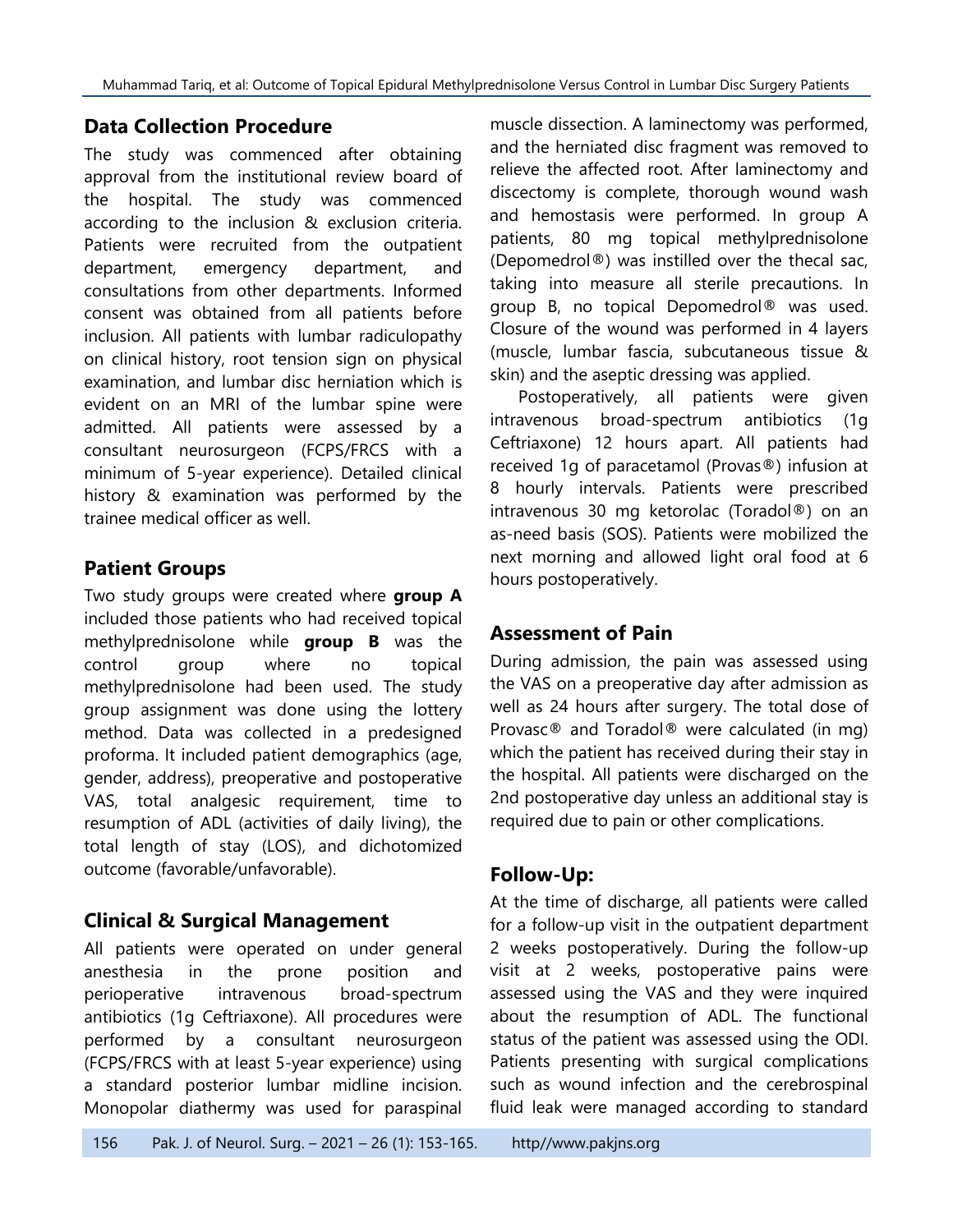guidelines. Dichotomized outcomes were recorded according to the predefined criteria. Patients were encouraged for follow-up visits to prevent loss to follow-up. Contact numbers were also obtained from all patients to contact them in case of a missed follow-up appointment.

### **Data Analysis**

The data was entered and analyzed using SPSS version 25.0. Categorical variables (e.g. gender) were presented as frequencies and percentages while continuous variables (age, duration of disease, length of stay, OLBI (Oldenburg Burnout Inventory) score, VAS score, paracetamol dose, ketorolac dose, time to return to daily life activities) was presented as mean ± standard deviation. T-Test was used for determining the difference between topical Depomedrol® with postoperative pain score, analgesic requirement, and resumption of ADL.T-test was also be done for determining the difference between Depomedrol® use with favorable or unfavorable outcomes. A post-stratification T-test was performed for confounding variables such as age group, gender, and co-morbidities such as diabetes, and hypertension to determine effect modification. Statistical significance was kept at 0.05.

### **RESULTS**

A total of 60 patients were included. Group A was the Topical methylprednisolone group, whereas, Group B was No topical methylprednisolone.

#### **Age Distribution**

In Group A, 12 (41%) patients were in the age range  $18 - 35$  years, and 18 (59%) patients were in the age range  $35 - 65$  years. The mean age was 42  $\pm$  10.73 years. Whereas in Group B, 13 (43%) patients were in the age range  $18 - 35$  years, 17 (57%) patients were in the age range  $36 - 65$ years. The mean age was  $43 \pm 9.84$  years **(Table 1)**.

| Age                    | <b>Group A</b>               | <b>Group B</b> | P-value<br>from T-test |
|------------------------|------------------------------|----------------|------------------------|
| $18 - 35$ years        | 12 (41%)                     | 13 (43%)       |                        |
| $36 - 65$ years        | 18 (59%)                     | 17 (57%)       | 0.9455                 |
| Total                  | 30 (100%)                    | 30 (100%)      | (insignificant         |
| Mean and SD<br>(years) | $42 \pm 10.73$ $43 \pm 9.84$ |                | result)                |

**Group A:** Topical methylprednisolone; **Group B:** No topical methylprednisolone

#### **Gender Distribution**

In Group A, 18 (60%) patients were male and 12 (40%) patients were female. Whereas in Group B, 19 (62%) patients were male and 11 (38%) patients were female **(Table 2)**.

| <b>Table 2:</b> Gender Information ( $n = 60$ ).                                            |           |           |                |  |
|---------------------------------------------------------------------------------------------|-----------|-----------|----------------|--|
| <b>P-value from</b><br>Gender<br><b>Group B</b><br><b>Group A</b><br><b>Chi-Square Test</b> |           |           |                |  |
| Male                                                                                        | 18 (60%)  | 19 (62%)  | 0.7906         |  |
| Female                                                                                      | 12 (40%)  | 11 (38%)  | (insignificant |  |
| Total                                                                                       | 30 (100%) | 30 (100%) | result)        |  |

**Group A:** Topical methylprednisolone; **Group B:** No topical methylprednisolone

#### **Duration of Disease**

In Group A, 10 (33%) patients had a duration of disease  $\leq$  1 year and 20 (67%) patients had a duration of disease > 1 year. The mean duration of illness was  $1 \pm 1.83$  years. Whereas in Group B, 11 (35%) patients had a duration of disease≤1 year, and 19 (65%) patients had a duration of disease > 1 year. The mean duration of illness was 1 ± 2.3 years **(Table 3)**.

#### **Status of DM**

In Group A, 8 (27%) patients were diabetic and 22 (73%) patients were non-diabetic. Whereas in Group B, 9 (30%) patients were diabetic and 21 (70%) patients were non-diabetic **(Table 4)**.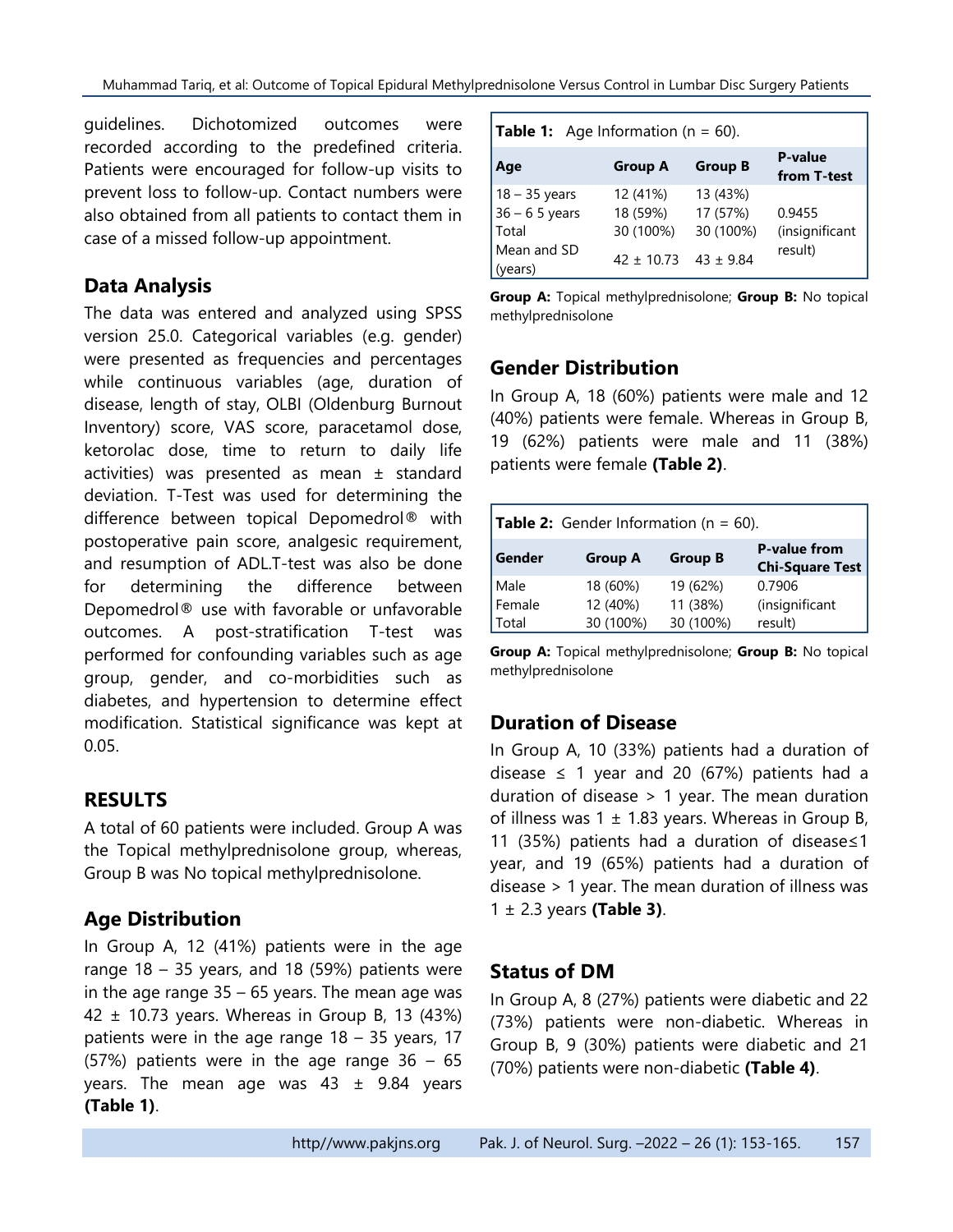|                                                       | <b>Table 3:</b> Duration Of Disease (n=60)        |                                                   |                                    |
|-------------------------------------------------------|---------------------------------------------------|---------------------------------------------------|------------------------------------|
| <b>Duration</b>                                       | <b>Group A</b>                                    | <b>Group B</b>                                    | <b>P-value</b><br>from T-test      |
| < 1 years<br>>1 years<br>Total<br>Mean and<br>(years) | 10 (33%)<br>20 (67%)<br>30 (100%)<br>$1 \pm 1.83$ | 11 (35%)<br>19 (65%)<br>30 (100%)<br>$1 \pm 2.37$ | 1.000<br>(insignificant<br>result) |

**Group A:** Topical methylprednisolone; **Group B:** No topical methylprednisolone

| <b>Table 4:</b> Diabetes Mellitus ( $n = 60$ ).                                                      |           |           |                |  |
|------------------------------------------------------------------------------------------------------|-----------|-----------|----------------|--|
| <b>P-value from</b><br><b>Diabetes</b><br><b>Group B</b><br><b>Group A</b><br><b>Chi-Square Test</b> |           |           |                |  |
| Diabetic                                                                                             | 8(27%)    | 9(30%)    | 0.7744         |  |
| Non-diabetic                                                                                         | 22 (73%)  | 21 (70%)  | (insignificant |  |
| Total                                                                                                | 30 (100%) | 30 (100%) | result)        |  |

**Group A:** Topical methylprednisolone; **Group B:** No topical methylprednisolone

## **Status of Hypertension**

In Group A, 11 (35%) patients were hypertensive and 19 (65%) patients were non-hypertensive. Whereas in Group B, 12 (40%) patients were hypertensive and 18 (60%) patients were nonhypertensive **(Table 5)**.

| <b>Table 5:</b> Hypertension ( $n = 60$ ). |                       |                       |                                                         |  |
|--------------------------------------------|-----------------------|-----------------------|---------------------------------------------------------|--|
| Hypertension                               | <b>Group A</b>        | <b>Group B</b>        | <b>P-value from</b><br><b>Chi-Square</b><br><b>Test</b> |  |
| Hypertensive                               | 11 (35%)              | 12 (40%)              | 0.7906                                                  |  |
| Non-hypertensive<br><b>Total</b>           | 19 (65%)<br>30 (100%) | 18 (60%)<br>30 (100%) | (insignificant<br>result)                               |  |

**Group A:** Topical methylprednisolone; **Group B:** No topical methylprednisolone

#### **Outcome Assessments**

In Group A, the mean hospital stay was  $2 \pm 1.27$ days, mean OLOBII score was  $35\% \pm 7.01$ , mean VAS score was  $3 \pm 2.09$ , mean time to resumption of ADL was  $7 \pm 1.27$  days, mean dose of paracetamol (per day) was  $3 \pm 0.59$  mg, mean dose of Ketorolac (per day) was  $90 \pm 7.13$  mg. Whereas Group B mean hospital stay was  $3 \pm 2.67$ days, mean OLBI score was  $45\% \pm 5.09\%$ , mean VAS score was  $5 \pm 2.34$ , mean time to resumption of ADL was 10  $\pm$  2.67 days, mean dose of paracetamol (per day) was  $4 \pm 1.27$  mg, mean dose of Ketorolac (per day) was  $100 \pm 9.13$  mg **(Table 6)**.

## **Comparison Favorable/Unfavorable Outcome**

The status of favorable/unfavorable outcome hypertension among two groups was analyzed as in Group A 27 (91%) patients had a favorable outcome and 3 (9%) patients had an unfavorable outcome. Whereas in Group B 25 (83%) patients had a favorable outcome and 5 (15%) patients had unfavorable outcomes **(Table 7)**.

## **Stratification of Outcome concerning Age Groups, Gender, DM & Hypertension**

Stratification of outcomes concerning age group, gender, and co-morbidities such as diabetes, and hypertension are mentioned in **Tables 8-15**. There existed insignificant results in comparisons of outcomes (length of stay, OLBI score, VAS score, time to resumption of ADL, dose of Paracetamol& dose of Ketorolac) concerning age groups (18 – 35 years  $& 36 - 65$  years), gender, diabetic/non-diabetic, and hypertension/nonhypertension.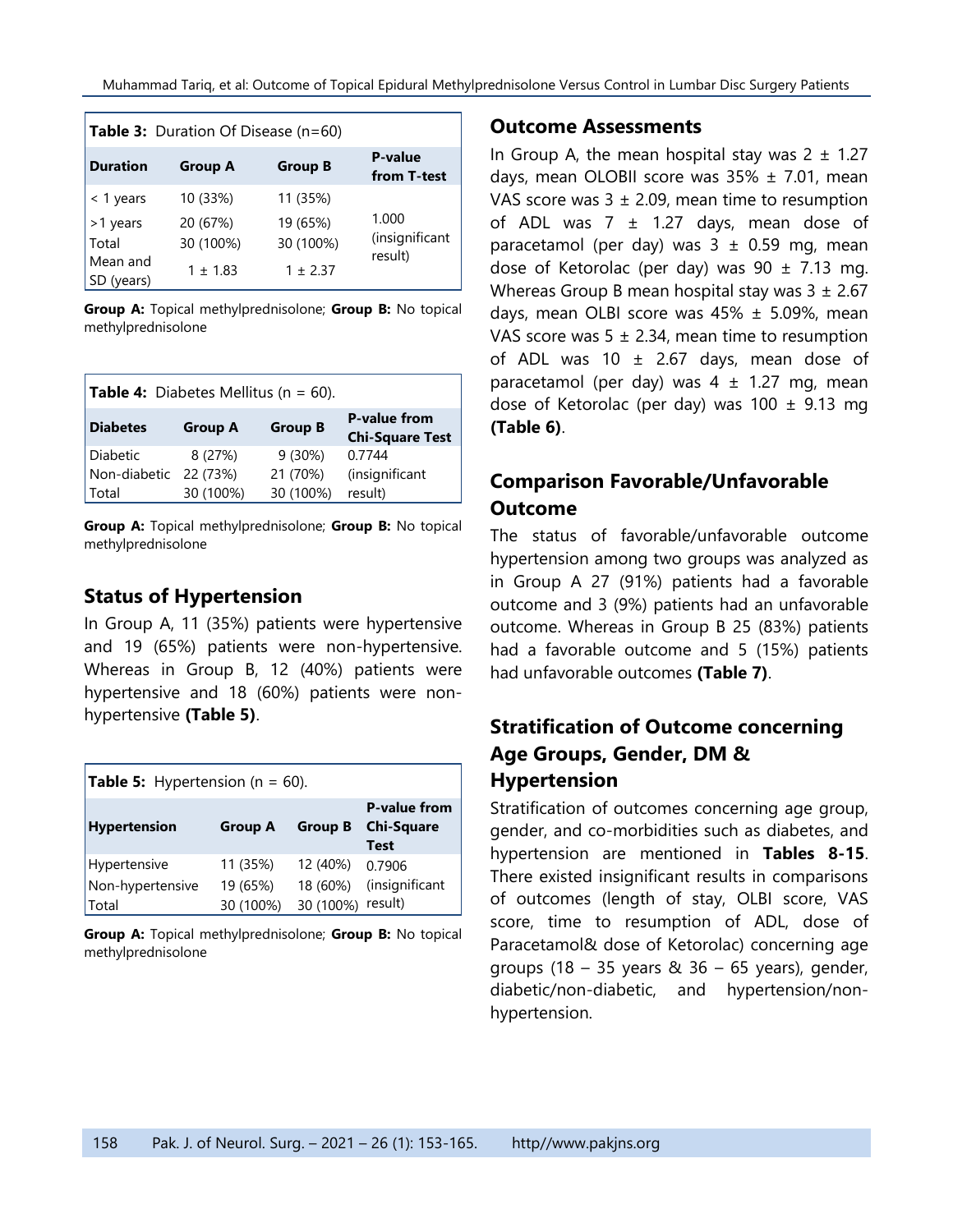| <b>Table 6:</b> Outcome (n = 60).                       |                   |                    |                              |
|---------------------------------------------------------|-------------------|--------------------|------------------------------|
| <b>Outcome</b>                                          | <b>Group A</b>    | <b>Group B</b>     | P-value (from<br>Chi-Square) |
| Length of stay                                          | 2 days $\pm$ 1.27 | 3 days $\pm 2.67$  | 0.7364                       |
| <b>OLBI Score</b>                                       | $35\% \pm 7.01\%$ | $45\% \pm 5.09\%$  | 0.2531                       |
| VAS score                                               | $3 + 2.09$        | $5 \pm 2.34$       | 0.5263                       |
| Time to Resumption of ADL<br>(activities of daily life) | 7 days $\pm$ 1.27 | 10 days $\pm 2.67$ | 0.3145                       |
| Dose of Paracetamol (per day)                           | 3 mg $\pm$ 0.59   | 4 mg $\pm$ 1.27    | 0.4780                       |
| Dose of Ketorolac (per day)                             | 90 mg $\pm 7.13$  | 100 mg $\pm$ 9.28  | 0.3963                       |

**Group A:** Topical methylprednisolone; **Group B:** No topical methylprednisolone. All insignificant results

| <b>Table 7:</b> Favorable / Unfavorable Outcome ( $n=60$ ). |                    |                     |                                     |  |
|-------------------------------------------------------------|--------------------|---------------------|-------------------------------------|--|
| <b>Outcome</b>                                              | <b>Group A</b>     | <b>Group B</b>      | <b>P-value (from</b><br>Chi-Square) |  |
| Favorable                                                   | 27 (91%)           | 25 (83%)            | 0.4475                              |  |
| Unfavorable<br>Total                                        | 3(9%)<br>30 (100%) | 5(15%)<br>30 (100%) | (insignificant<br>result)           |  |

**Group A:** Topical methylprednisolone; **Group B:** No topical methylprednisolone

| <b>Table 8:</b> Stratification of Outcome W.R.T Age (Group 18 – 35 Years). |                    |                    |                            |  |
|----------------------------------------------------------------------------|--------------------|--------------------|----------------------------|--|
| <b>Outcome</b>                                                             | Group A $(N = 12)$ | Group B $(N = 13)$ | <b>P</b> value from T Test |  |
| Length of stay                                                             | $2 \pm 1.64$ days  | $2 \pm 1.93$ days  | 1.0000                     |  |
| <b>OLIBI Score</b>                                                         | $36 \pm 5.47\%$    | $43 \pm 5.51\%$    | 0.3775                     |  |
| VAS score                                                                  | $2 \pm 1.12$       | $4 \pm 3.07$       | 0.5594                     |  |
| Time to Resumption of ADL<br>(activities of daily life)                    | $6 \pm 3.34$ days  | $8 \pm 4.29$ days  | 0.7195                     |  |
| Dose of Paracetamol (per day)                                              | $3 \pm 0.66$ mg    | $5 \pm 2.02$ mg    | 0.3725                     |  |
| Dose of Ketorolac (per day)                                                | $90 \pm 6.45$ mg   | $110 \pm 8.76$ mg  | 0.0829                     |  |

**Group A:** Topical methylprednisolone; **Group B:** No topical methylprednisolone. All insignificant results

| <b>Table 9:</b> Stratification of Outcome W.R.T Age (Group 36 – 65 Years). |                           |                      |                            |  |
|----------------------------------------------------------------------------|---------------------------|----------------------|----------------------------|--|
| <b>Outcome</b>                                                             | Group A $(N = 18)$        | Group B ( $N = 17$ ) | <b>P</b> value from T test |  |
| Length of stay                                                             | $3 \text{ days} \pm 3.12$ | 3 days $\pm$ 2.88    | 1.0000                     |  |
| <b>OLBI Score</b>                                                          | $37\% \pm 4.69$           | $46\% \pm 5.35$      | 0.2134                     |  |
| VAS score                                                                  | $3 + 1.47$                | $6 \pm 3.13$         | 0.3833                     |  |
| Time to Resumption of ADL<br>(activities of daily life)                    | 8 days $\pm 2.03$         | 12 days $\pm$ 3.17   | 0.2902                     |  |
| Dose of Paracetamol (per day)                                              | 3 mg $\pm$ 0.61           | 4 mg $\pm$ 1.94      | 0.6179                     |  |
| Dose of Ketorolac (per day)                                                | 90 mg $\pm$ 6.49          | 103 mg $\pm$ 9.20    | 0.2523                     |  |

**Group A:** Topical methylprednisolone; **Group B:** No topical methylprednisolone. All insignificant result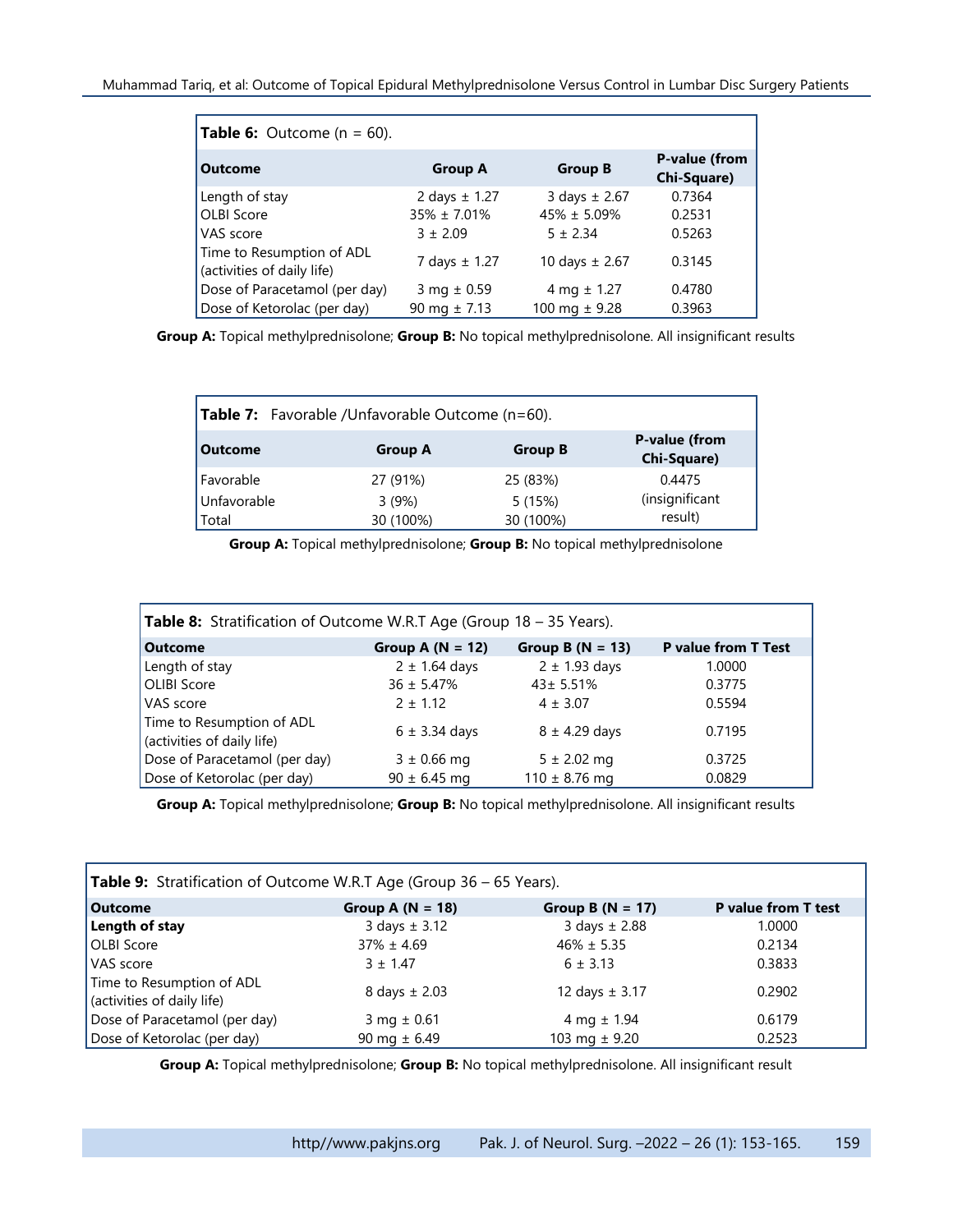| Table 10: Stratification of Outcome W.R.T Gender (Male). |                    |                    |                            |  |
|----------------------------------------------------------|--------------------|--------------------|----------------------------|--|
| <b>Outcome</b>                                           | Group A $(N = 18)$ | Group B $(N = 19)$ | <b>P</b> value from T test |  |
| Length of stay                                           | 2 days $\pm 2.57$  | 3 days $\pm 2.53$  | 0.7833                     |  |
| <b>OLBI</b> Score                                        | $34\% \pm 5.99$    | $44\% \pm 5.12$    | 0.2112                     |  |
| VAS score                                                | $3 \pm 2.04$       | $5 \pm 2.48$       | 0.5399                     |  |
| Time to Resumption of ADL<br>(activities of daily life)  | 7 days $\pm$ 1.30  | 11 days $\pm 2.84$ | 0.2170                     |  |
| Dose of Paracetamol (per day)                            | 3 mg $\pm$ 0.57    | 4 mg $\pm$ 1.25    | 0.4797                     |  |
| Dose of Ketorolac (per day)                              | 90 mg $\pm$ 6.81   | 103 mg $\pm$ 9.22  | 0.2686                     |  |

**Group A:** Topical methylprednisolone; **Group B:** No topical methylprednisolone. All insignificant results

| Table 11: Stratification of Outcome W.R.T Gender (Female). |                    |                    |                     |  |
|------------------------------------------------------------|--------------------|--------------------|---------------------|--|
| <b>Outcome</b>                                             | Group A $(N = 12)$ | Group B $(N = 11)$ | P value from T test |  |
| Length of stay                                             | 2 days $\pm$ 3.01  | 3 days $\pm 2.78$  | 0.8106              |  |
| <b>OLBI</b> Score                                          | $35\% \pm 5.71$    | $45\% \pm 5.36$    | 0.2177              |  |
| VAS score                                                  | $3 + 2.16$         | $6 \pm 3.10$       | 0.4297              |  |
| time to Resumption of ADL<br>(activities of daily life)    | 6 days $\pm$ 1.87  | 10 days $\pm 2.77$ | 0.2377              |  |
| Dose of Paracetamol (per day)                              | 3 mg $\pm$ 0.57    | 4 mg $\pm$ 1.37    | 0.4945              |  |
| Dose of Ketorolac (per day)                                | 90 mg $\pm$ 5.94   | 103 mg $\pm$ 8.47  | 0.2166              |  |

**Group A:** Topical methylprednisolone; **Group B:** No topical methylprednisolone. All insignificant results

| Table 12: Stratification of Outcome W.R.T Diabetes Mellitus (Diabetic). |                           |                    |                     |
|-------------------------------------------------------------------------|---------------------------|--------------------|---------------------|
| Outcome                                                                 | Group A $(N = 8)$         | Group B $(N = 9)$  | P value from T test |
| Length of stay                                                          | $3 \text{ days} \pm 2.76$ | 4 days $\pm$ 2.83  | 0.8047              |
| <b>OLBI</b> Score                                                       | $37\% \pm 6.89$           | $47\% \pm 6.38$    | 0.3032              |
| VAS score                                                               | $4 + 2.11$                | $6 \pm 2.47$       | 0.5526              |
| time to Resumption of ADL                                               | 8 days $\pm 2.75$         | 12 days $\pm$ 3.13 | 0.3577              |
| Dose of Paracetamol (per day)                                           | 3 mg $\pm$ 0.65           | 5 mg $\pm$ 3.04    | 0.5527              |
| Dose of Ketorolac (per day)                                             | 90 mg $\pm$ 6.97          | 112 mg $\pm$ 10.10 | 0.1009              |

**Group A:** Topical methylprednisolone; **Group B:** No topical methylprednisolone. All insignificant results

| Table 13: Stratification of Outcome W.R.T Diabetes Mellitus (Non-Diabetic). |                    |                     |                            |
|-----------------------------------------------------------------------------|--------------------|---------------------|----------------------------|
| <b>Outcome</b>                                                              | Group A $(N = 22)$ | Group B $(N = 21)$  | <b>P</b> value from T Test |
| Length of stay                                                              | 2 days $\pm$ 1.41  | $3$ days $\pm 2.59$ | 0.7331                     |
| <b>OLIBI</b> Score                                                          | $35\% \pm 6.61$    | $45\% \pm 5.20$     | 0.2441                     |
| VAS score                                                                   | $3 \pm 2.08$       | $5 \pm 2.23$        | 0.5151                     |
| time to Resumption of ADL                                                   | 7 days $\pm$ 1.30  | 10 days $\pm 2.54$  | 0.2928                     |
| Dose of Paracetamol (per day)                                               | 3 mg $\pm$ 0.60    | 4 mg $\pm$ 1.29     | 0.4796                     |
| Dose of Ketorolac (per day)                                                 | 90 mg $\pm$ 6.88   | 100 mg $\pm$ 9.03   | 0.3808                     |

**Group A:** Topical methylprednisolone; **Group B:** No topical methylprednisolone. All insignificant results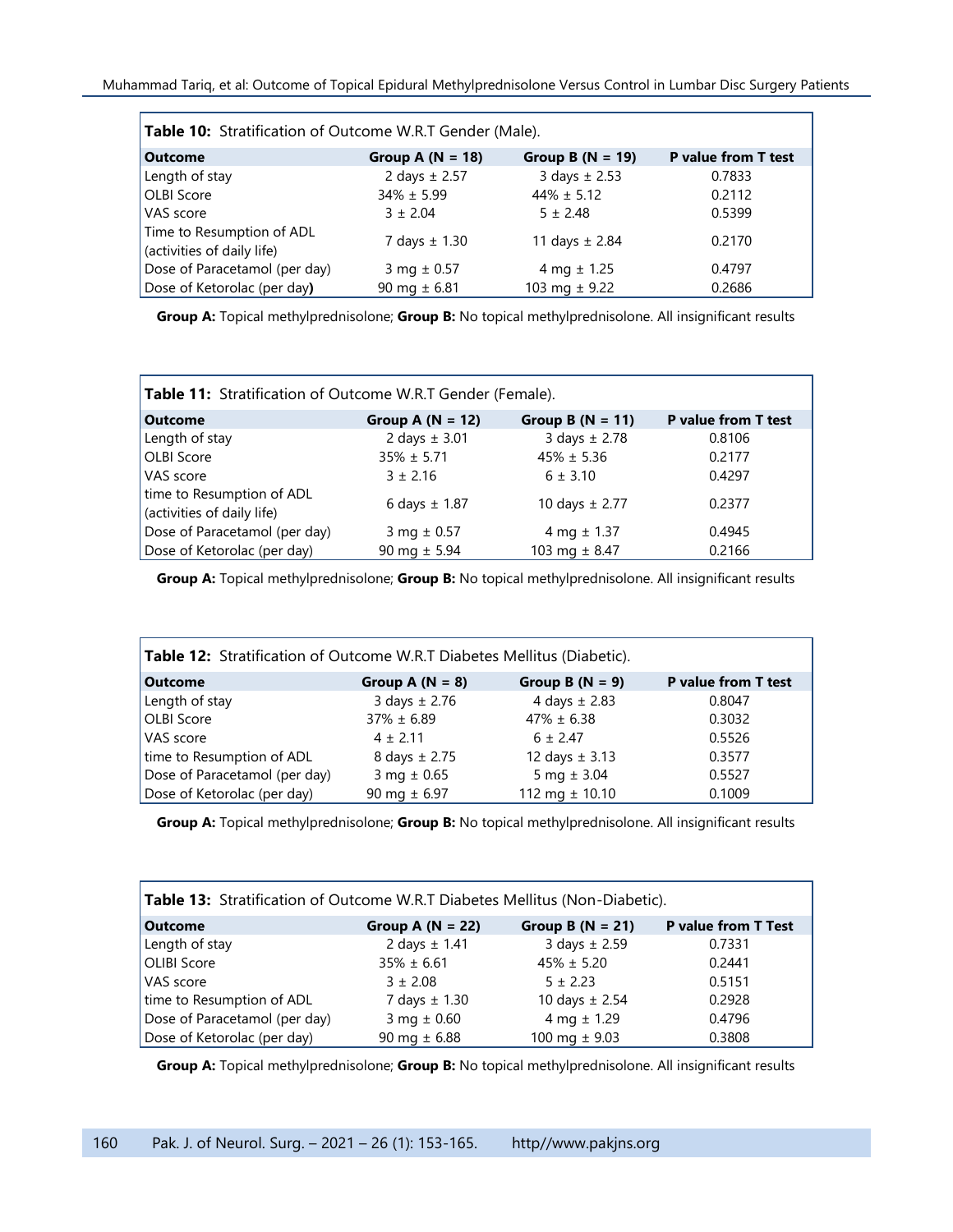| Table 14: Stratification of Outcome W.R.T Hypertension (Hypertensive). |                    |                    |                            |
|------------------------------------------------------------------------|--------------------|--------------------|----------------------------|
| <b>Outcome</b>                                                         | Group A $(N = 11)$ | Group B $(N = 12)$ | <b>P</b> value from T Test |
| Length of stay                                                         | 3 days $\pm 2.84$  | 3 days $\pm$ 2.90  | 1.0000                     |
| OLIBI Score                                                            | $35\% \pm 5.94$    | $46\% \pm 6.44$    | 0.2256                     |
| VAS score                                                              | $3 + 2.69$         | $5 \pm 2.40$       | 0.5837                     |
| time to Resumption of ADL                                              | 7 days $\pm$ 1.69  | 10 days $\pm 2.71$ | 0.3684                     |
| Dose of Paracetamol (per day)                                          | $3 mg \pm 0.70$    | 5 mg $\pm 2.38$    | 0.4467                     |
| Dose of Ketorolac (per day)                                            | 90 mg $\pm 7.01$   | 104 mg $\pm$ 9.81  | 0.2663                     |

**Group A:** Topical methylprednisolone; **Group B:** No topical methylprednisolone. All insignificant results

| <b>Table 15:</b> Stratification of Outcome W.R.T Hypertension (Non-Hypertensive). |                    |                     |                     |
|-----------------------------------------------------------------------------------|--------------------|---------------------|---------------------|
| <b>Outcome</b>                                                                    | Group A $(N = 19)$ | Group B $(N = 18)$  | P value from T Test |
| Length of stay                                                                    | 2 days $\pm$ 1.51  | $3$ days $\pm$ 2.48 | 0.7295              |
| <b>OLIBI Score</b>                                                                | $35\% \pm 6.91$    | $45\% \pm 5.95$     | 0.2826              |
| VAS score                                                                         | $3 \pm 2.19$       | $5 \pm 2.34$        | 0.5362              |
| Time to Resumption of ADL                                                         | 7 days $\pm$ 1.30  | 10 days $\pm 2.53$  | 0.2913              |
| Dose of Paracetamol (per day)                                                     | $3 mg \pm 0.65$    | 5 mg $\pm$ 3.04     | 0.5137              |
| Dose of Ketorolac (per day)                                                       | 90 mg $\pm 7.05$   | 100 mg $\pm$ 9.20   | 0.3911              |

**Group A:** Topical methylprednisolone; **Group B:** No topical methylprednisolone. All insignificant results

### **Radiography of Patients**

**Figure 1** shows a normal X-ray of the lumbosacral spine. **Figure 2** shows a nerve root block upon Xrays.



**Figure 1:** Normal MRI of Lumbo-sacral Spine. (image used with patient's permission).



Figure 2: Nerve root block (image used with patient's permission).

### **DISCUSSION**

Since the evidence regarding the use of topical epidural methylprednisolone in lumbar disc surgery is still developing, it will be pertinent to

http//www.pakjns.org Pak. J. of Neurol. Surg. -2022 - 26 (1): 153-165. 161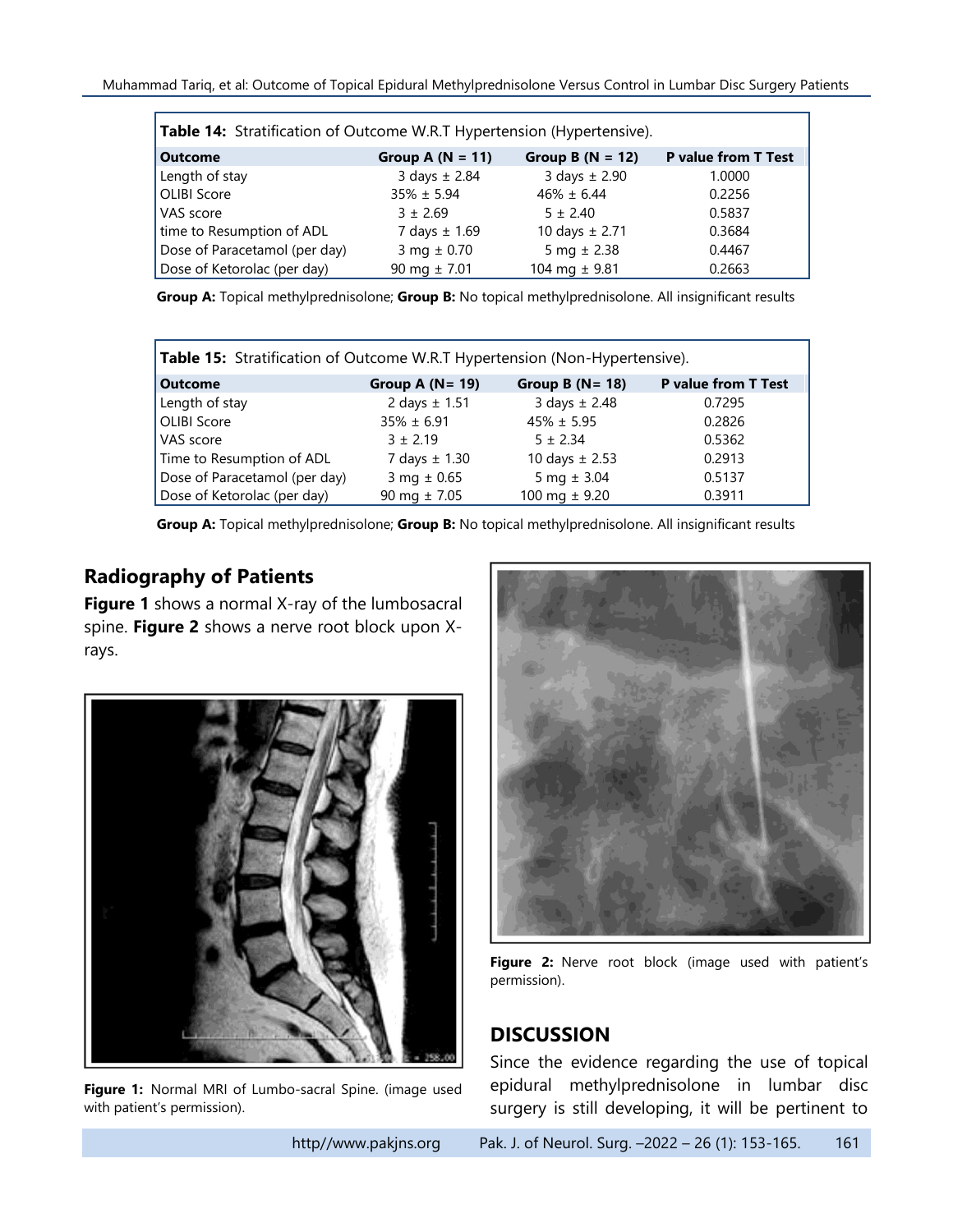conduct a randomized study that may answer whether the use of topical epidural methylprednisolone helps in postoperative pain relief, shortens the in-hospital stay, and helps in the early resumption of activities of daily living. Low backache is a highly common disorder with a lifetime prevalence of up to 80%. Two to five percent of patients presenting with radiculopathy are due to lumbar disc herniation. Among these patients between 10% to 20% will eventually undergo surgery. The commonly used approaches for lumbar disc herniation include trans-canal procedures such as microdiscectomy, laminectomy, and endoscopic discectomy. Studies have reported a favorable outcome of 60% to 80%. Different strategies have been used to decrease postoperative pain. Perioperative use of corticosteroids and bupivacaine is reported to be effective in reducing pain and decreasing analgesic requirements without complications. Local or systemic steroids of different types are present in the literature. The use of anesthetic agent infiltration before incision or closing wound is another way to decrease postoperative pain and early mobilization. All these modalities aim to reduce postoperative pain, early mobilization, and resumption of daily life activities.<sup>1-7</sup>

Our study correlated with another study carried out by Aljabi et al. <sup>17</sup> in which differences in the (ODI) scores were statistically significant at all post-operative intervals. Our study also correlated with another study carried out by Modi et al.<sup>18</sup> in which the use of the topical epidural steroid has a role in decreasing postoperative pain. They categorized patients into two groups, i.e., the study or steroid group and the control group with no epidural steroids. When preoperative VAS ratings from two groups were examined, they did not vary significantly. At two weeks, the control and steroid groups had VAS ratings of 3.92 and 2.96, respectively, and at one month, 3.03 and 2.54, showing a significant reduction in back pain compared to the preoperative state. There was a statistically significant difference in VAS score at

two weeks and one month postoperatively when the control and steroid groups were compared. Our study correlated with another study carried out by Du et al.<sup>19</sup> found that the VAS scores of low back pain and leg pain in the intervention group were lower than those in the control group.

Ranguis et al. $20$  evaluated the effectiveness of epidural steroids in people following lumbar spine surgery for degenerative spinal disease. Epidural steroids have been shown to reduce discomfort and duration of stay in people following lumbar spine surgery for degenerative spinal disease. The majority of the data comes from unvalidated studies that selectively cite good results. More study is needed before perioperative epidural steroids can be established as a useful complement to surgery for long-term pain relief. <sup>20</sup> The cervical post-surgical syndrome is becoming more prevalent as the number of cervical surgical treatments increases. Cervical spine surgery may fail in a subset of patients who have persistent discomfort due to pseudoarthrosis, adjacent segment degeneration, insufficient decompression, iatrogenic instability, facet joint arthritis, deformity, or spinal stenosis. One of the most prevalent nonsurgical approaches for addressing cervical post-surgery syndrome is epidural steroid injections. However, no comprehensive analyses of the usefulness of cervical epidural injections in cervical postsurgery syndrome have been conducted.<sup>21</sup> Manchikanti et  $al^{21}$  reported that the cervical interlaminar epidural injections with or without steroids were beneficial in 67 percent of patients overall, 87 percent in Group I and 72 percent in Group II, in patients with chronic function-limiting neck pain and upper extremity discomfort owing to cervical post-surgery syndrome.

Kennedy et al, $^{22}$  mentioned that despite a high success rate at 6 months, the majority of participants had a return of symptoms at some point within the next 5 years. Fortunately, few people reported continuing problems, and only a tiny percentage needed further injections,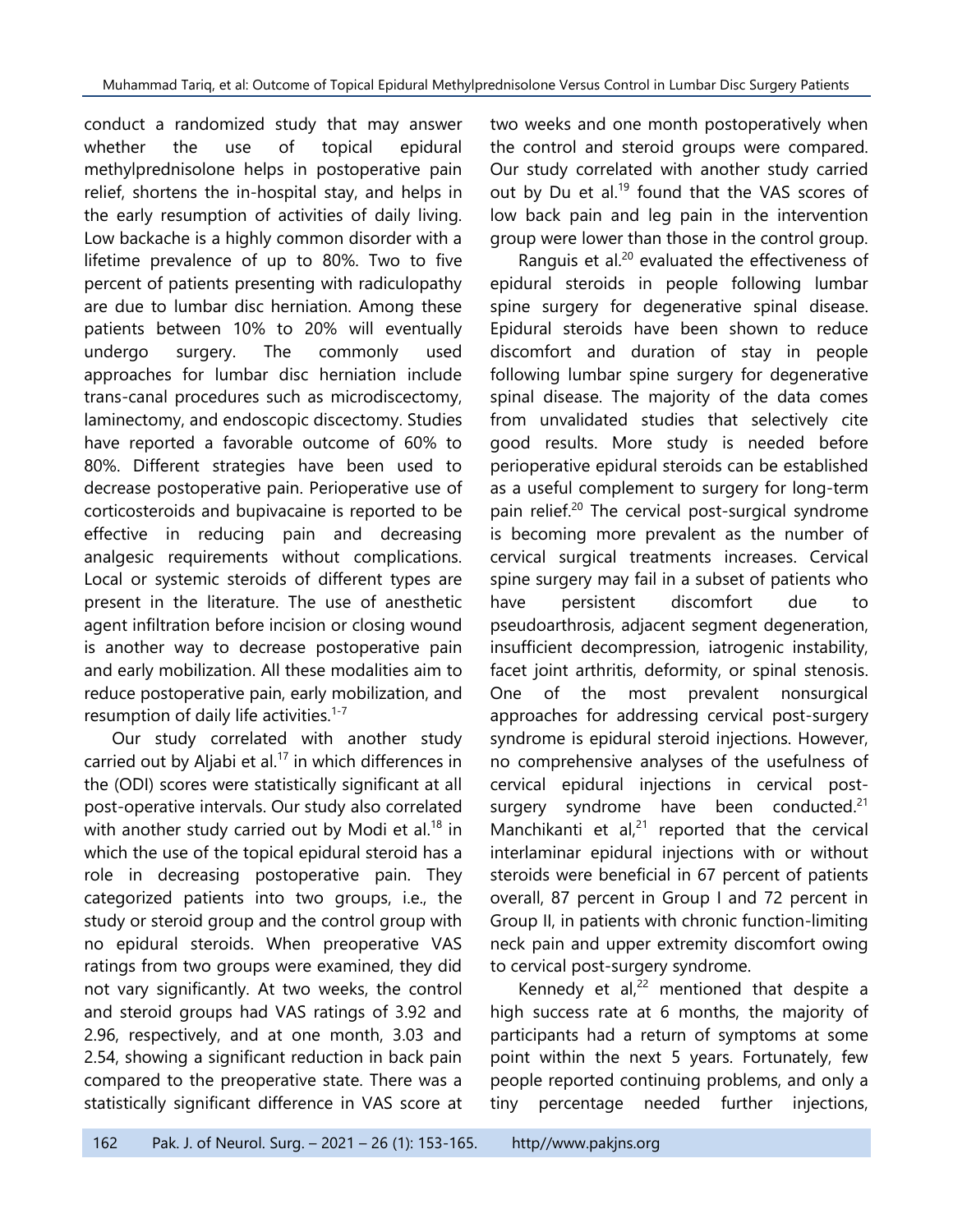surgery, or opiate pain relievers. Lumbar disc herniation is a condition that can be efficiently treated in the short term with TFESI (transforaminal lumbar epidural steroid injection) or surgery, but recurrence rates are significant regardless of therapy.<sup>22</sup> There is evidence that epidural steroids reduce discomfort and duration of stay in people following lumbar spine surgery for degenerative spinal disease.<sup>23</sup> The results of the current study will aid in the establishment of local statistics on the effectiveness of facet joint steroid injection for chronic low back pain in our population. This will assist us in lowering the cost of therapy as well as the frequency of OPD visits associated with persistent low back pain.

## **CONCLUSION & RECOMMENDATION**

Our study concludes that the use of topical intraoperative methylprednisolone in lumbar disc surgery leads to significant improvement in pain relief and early resumption of daily life activities as compared to without the use of topical methylprednisolone. The majority of the data comes from research with unvalidated outcomes that selectively claim good results. More study is needed before perioperative epidural steroids can be established as a useful complement to surgery for long-term pain reduction.

### **REFERENCES**

- 1. Jamjoom BA, Jamjoom AB. Efficacy of intraoperative epidural steroids in lumbar discectomy: a systematic review. BMC Musculoskel Dis. 2014; 15: 146-.
- 2. Glasser RS, Knego RS, Delashaw JB, Fessler RG. The perioperative use of corticosteroids and bupivacaine in the management of lumbar disc disease. Journal of Neurosurgery, 1993; 78 (3): 383-7.
- 3. Liu MM, Reidy AB, Saatee S, Collard CD. Perioperative Steroid Management: Approaches Based on Current Evidence. Anesthesiology, 2017; 127 (1): 166-72.
- 4. Wang F, Shi K, Jiang Y, Yang Z, Chen G, Song K. Intravenous glucocorticoid for pain control after spinal fusion: A meta-analysis of randomized controlled trials. Medicine, 2018; 97 (20): e10507-e.
- 5. Kumari K, Kamal M, Singariya G, Kishan R, Garg S, Thanvi S. Effect of epidural levobupivacaine with or without dexamethasone soaked in gelfoam for postoperative analgesia after lumbar laminectomy: A double blind, randomised, controlled trial. Indian Journal of Anaesthesia, 2018; 62 (7): 509-15.
- 6. Aljabi Y, El-Shawarby A, Cawley DT, Aherne T. Effect of epidural methylprednisolone on postoperative pain and length of hospital stay in patients undergoing lumbar microdiscectomy. Surgeon, 2015; 13 (5): 245-9.
- 7. Modi H, Chung KJ, Yoon HS, Yoo HS, Yoo JH. Local application of low-dose Depo-Medrol is effective in reducing immediate postoperative back pain. Int Orthop. 2009; 33 (3): 737-43.
- 8. Lee JW, Kim SH, Choi JY, Yeom JS, Kim KJ, Chung SK, et al. Transforaminal epidural steroid injection for lumbo-sacral reddiculopathy: preganglionic versus conventional approach. Korean J Radiol. 2006; 7: 139-44.
- 9. Kovacs FM, Femandez C, Cardero A, Muriel A, Gonzalez-lujan L. Gildel Real MT. Spanish back pain research net work. Non specific low back pain in primary care in the Spanish National Health Service, a prospective study on clinical outcomes & determination of management. BMC health Serv Res. 2006: 6; 57.
- 10. Peul WC, van-houwelingen HC, van den Hout WB, brand R, Eekhof JA, Tans JT, et al. "Surgery versus prolonged conservative treatment for sciatica". N Engl J Med. 2007; 356 (22): 2245-56.
- 11. O'Rahilly R. Human embryology and teratology. New York: John Wiley & Sons, 1996.
- 12. Weiner BK, Fraser RD. Foraminal injection for lateral lumbar disc herniation. J Bone Joint Surg Br. 1997; 79: 804-7.
- 13. DiRosa M, Calignano A, Carnuccio R, Ialenti A, Sautebin L. Multiple control of inflammation by glucocorticoids. Agents Action, 1985; 17: 284–9.
- 14. Cronstein BN, Kimmel SC, Levin RI, Martiniuk F, Weissman G. A mechanism for the antiinflammatory effects of corticosteroids: the glucocorticoid receptor regulates leukocyte adhesion to endothelial cells and expression of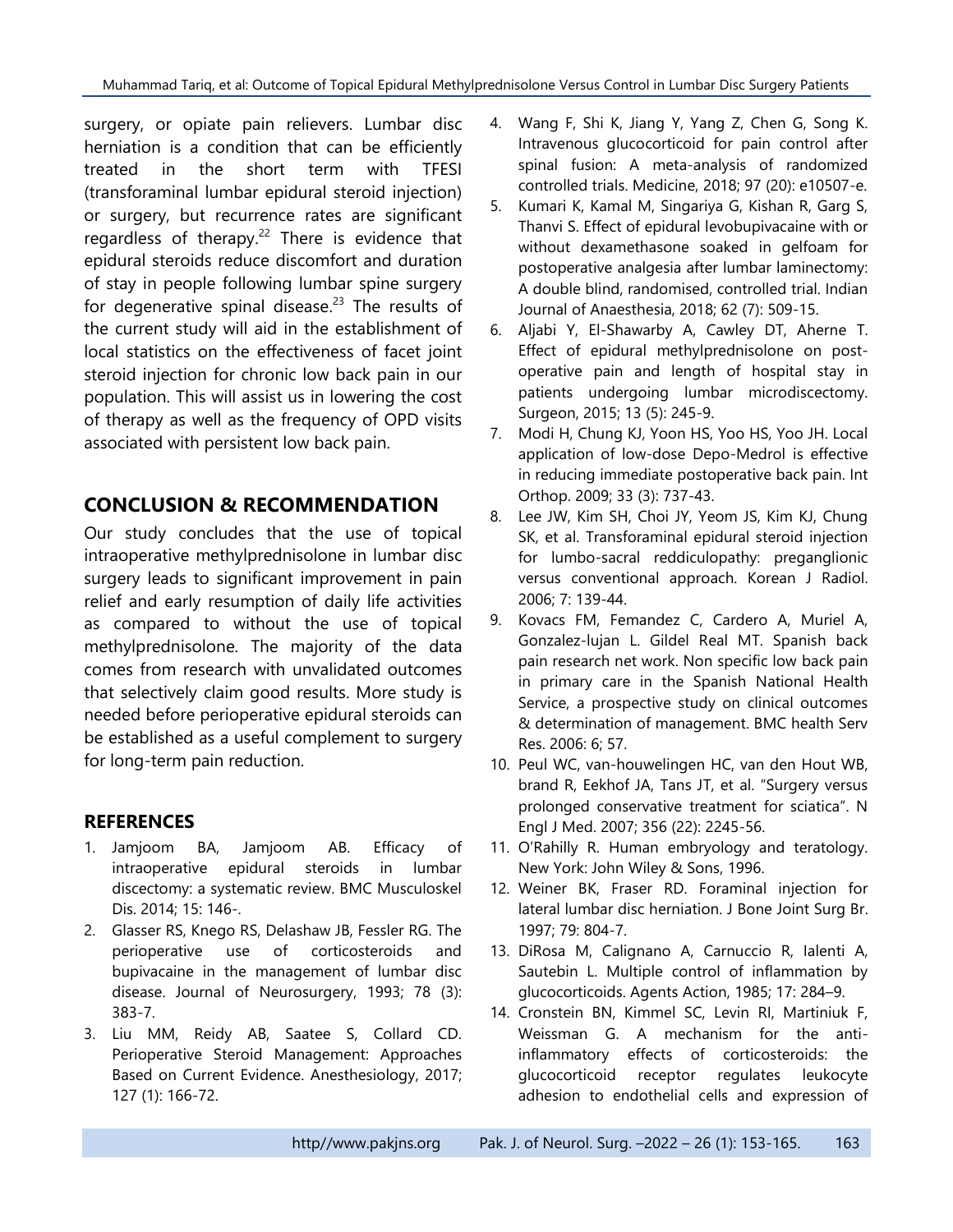endothelial-leukocyte adhesion molecule-1 and intercellular adhesion molecule-1. Proc Natl Acad Sci USA, 1992; 89: 9991–5.

- 15. Varani J, Ginsburg I, Schuger L. Endothelial cell killing by neutrophils: synergistic interaction of oxygen products and proteases. Am J Pathol. 1989; 135: 435–8.
- 16. Rappolee DA, Werb Z. Secretory products of phagocytes. Curr Opin Immunol. 1988; 1: 47–55.
- 17. Aljabi Y, El-Shawarby A, Cawley DT, Aherne T. Effect of epidural methylprednisolone on postoperative pain and length of hospital stay in patients undergoing lumbar microdiscectomy. Surgeon, 2015; 13 (5): 245-9.
- 18. Modi H, Chung KJ, Yoon HS, Yoo HS, Yoo JH. Local application of low-dose Depo-Medrol is effective in reducing immediate postoperative back pain. Int Orthop. 2009; 33 (3): 737-43.
- 19. Du JP, Fan Y, Hao DJ, Huang YF, Zhang JN, Yuan LH. Application of Gelatin Sponge Impregnated with a Mixture of 3 Drugs to Intraoperative Nerve Root Block to Promote Early Postoperative

Recovery of Lumbar Disc Herniation. World Neurosurg. 2018; 114: e1168-e73.

- 20. Ranguis SC, Li D, Webster AC. Perioperative epidural steroids for lumbar spine surgery in degenerative spinal disease: a review. Journal of Neurosurgery: Spine, 2010 Dec. 1; 13 (6): 745-57.
- 21. M, Manchikanti L. et al. Fluoroscopic cervical interlaminar epidural injections in managing chronic pain of cervical post surgery syndrome: preliminary results of a randomized, double-blind, active control trial. Pain Physician, 2012 Jan; 15: 13- 26.
- 22. Kennedy DJ, Zheng PZ, Smuck M, McCormick ZL, Huynh L, Schneider BJ. A minimum of 5-year follow-up after lumbar transforaminal epidural steroid injections in patients with lumbar radicular pain due to intervertebral disc herniation. The Spine Journal, 2018 Jan. 1; 18 (1): 29-35.
- 23. Ranguis SC, Li D, Webster AC. Perioperative epidural steroids for lumbar spine surgery in degenerative spinal disease: a review. Journal of Neurosurgery: Spine, 2010 Dec. 1; 13 (6): 745-57.

#### **Additional Information**

**Disclosures:** Authors report no conflict of interest.

**Ethical Review Board Approval:** The study was conformed to the ethical review board requirements.

**Human Subjects:** Consent was obtained by all patients/participants in this study.

#### **Conflicts of Interest:**

In compliance with the ICMJE uniform disclosure form, all authors declare the following:

**Financial Relationships:** All authors have declared that they have no financial relationships at present or within the previous three years with any organizations that might have an interest in the submitted work.

**Other Relationships:** All authors have declared that there are no other relationships or activities that could appear to have influenced the submitted work.